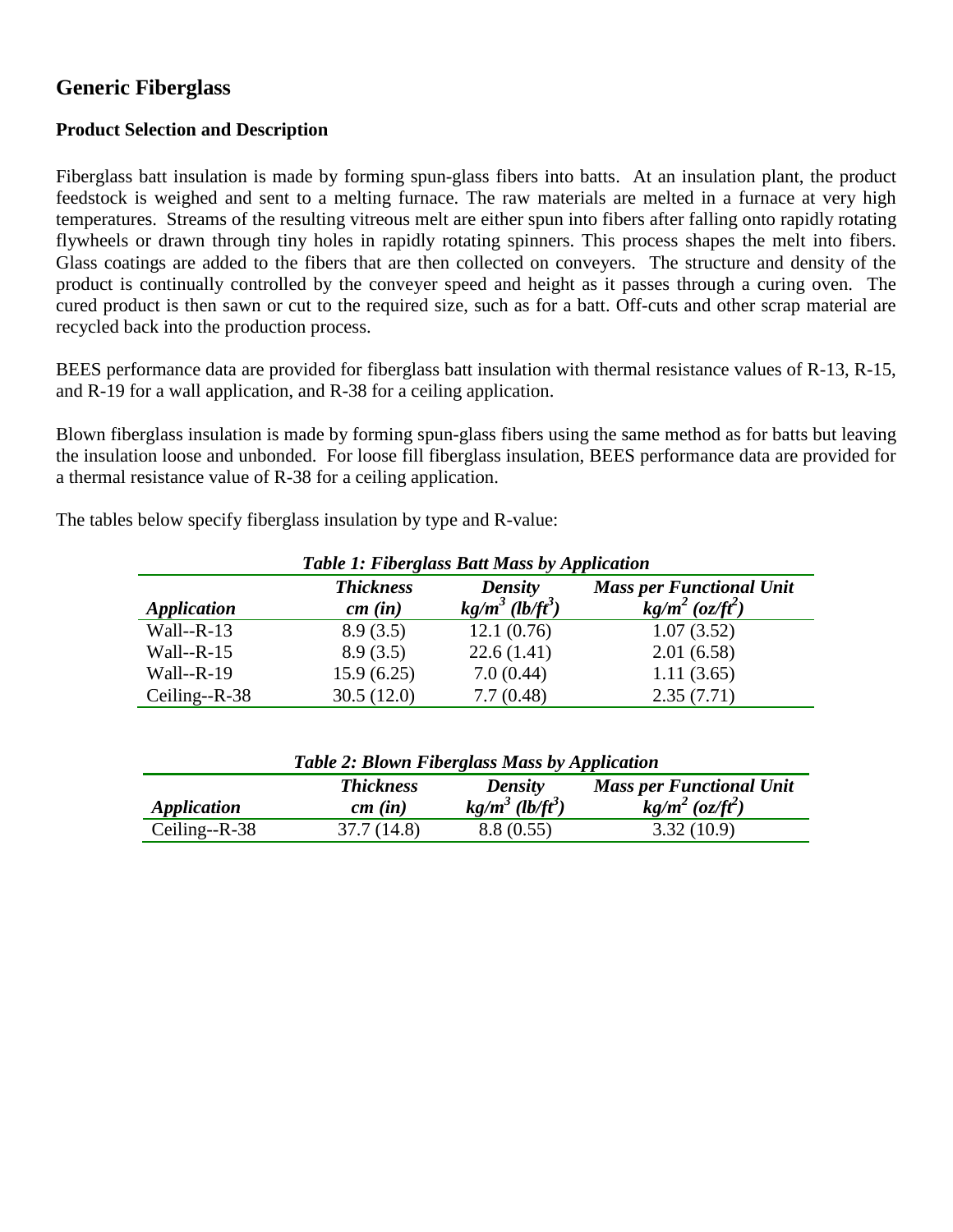#### **Flow Diagram**

The flow diagram below shows the major elements of the production of this product, as it is currently modeled for BEES.



*Figure 1: Fiberglass Insulation System Boundaries*

## **Raw Materials**

Fiberglass insulation is made with a blend of sand, limestone, soda ash, and recycled glass cullet. Recycled window, automotive, or bottle glass is increasingly used in the manufacture of glass fiber, and it now accounts for approximately 30 % to 50 % of the raw material input. The recycled content is limited by the amount of usable recycled material available in the market – not all glass cullet is of sufficient quality to be used in the glass fiber manufacturing process. The use of recycled material has helped to steadily reduce the energy required to produce insulation products.

The raw materials used to produce fiberglass insulation are show in the following Table.

| <b>Constituent</b>     | <b>Batt</b>                 | <b>Loose Fill</b>        |  |
|------------------------|-----------------------------|--------------------------|--|
|                        | <i>Mass Fraction</i> $(\%)$ | <b>Mass Fraction</b> (%) |  |
| Soda Ash               |                             |                          |  |
| <b>Borax</b>           | 12.                         | 13                       |  |
| <b>Glass Cullet</b>    | 34                          | 35                       |  |
| Limestone              | 9                           | 9                        |  |
| <b>Binder Coatings</b> |                             | ${<}1$                   |  |
| Sand                   |                             | 33                       |  |

*Table 3: Fiberglass Insulation Constituents*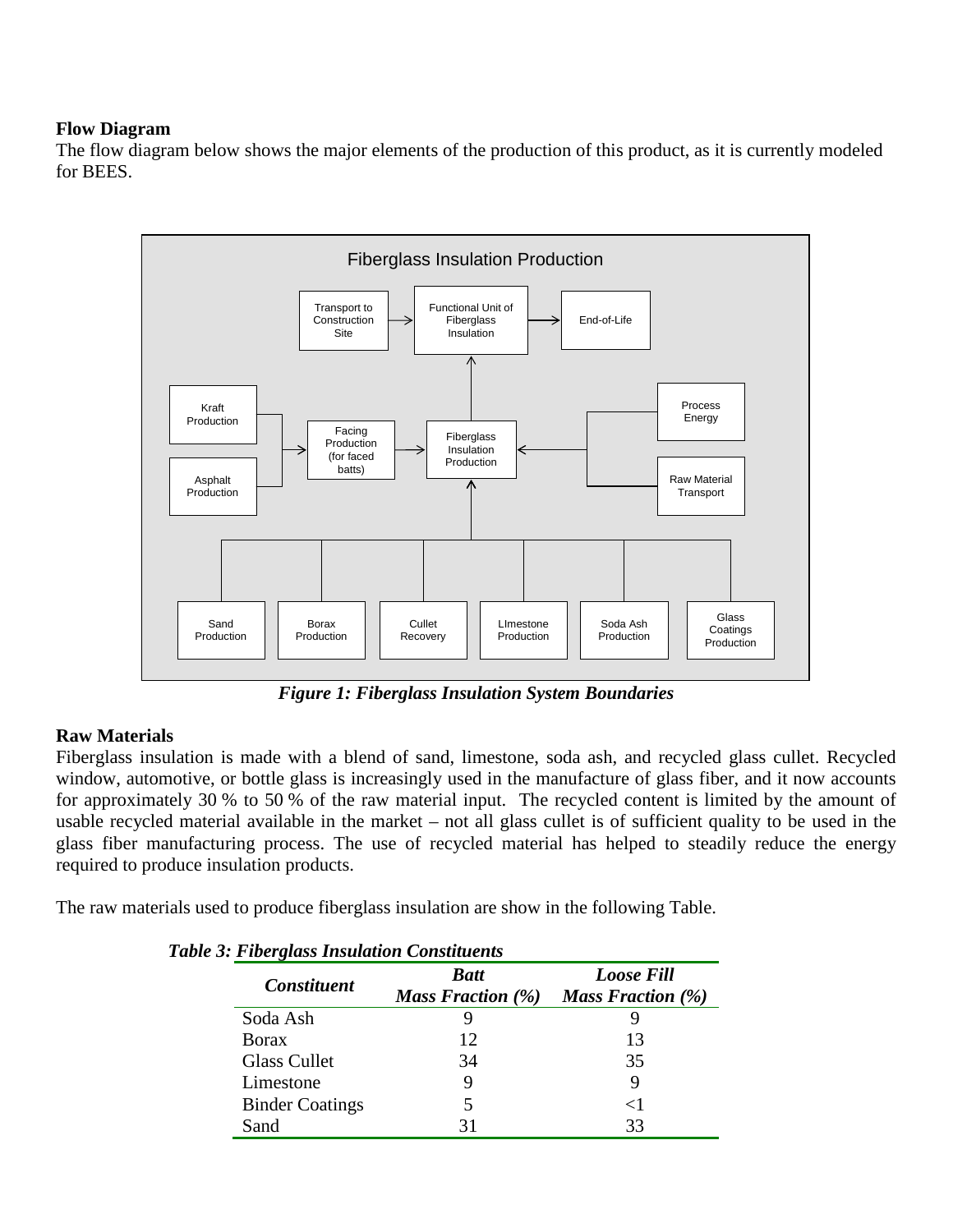The life cycle environmental profiles for the constituents of fiberglass insulation are based on life cycle data from the SimaPro software tool and data from the U.S. LCI Database.

#### **Manufacturing**

*Energy Requirements and Emissions.* The energy requirements for melting the glass constituents into fibers and drying of the completed batt involve a mixture of natural gas and electricity. The energy demands are outlined in the following Table.

| $\sigma$ $\sim$ $\sim$ $\sim$ $\sim$<br><b>Energy Carrier</b> | $MJ/kg$ (Btu/lb) |
|---------------------------------------------------------------|------------------|
| <b>Natural Gas</b>                                            | 1.99(857)        |
| Electricity                                                   | 1.37(591)        |
| <b>Total</b>                                                  | 3.36 (1448)      |

*Table 4: Energy Requirements for Fiberglass Insulation Manufacturing*

The manufacturing process generates air emissions from the combustion of the fuels used to melt the raw materials and from the drying of the insulation material prior to cutting and packaging. Emissions from fuel combustion are captured in the fuel use data included in the BEES model; additional emissions are listed in the Table below.

| <b>Table 5: Emissions for Fiberglass Insulation Manufacturing</b> |                     |                            |
|-------------------------------------------------------------------|---------------------|----------------------------|
| <b>Emission</b>                                                   | <b>Bonded Batts</b> | <b>Unbonded Loose Fill</b> |
|                                                                   | $g/kg$ (lb/ton)     | $g/kg$ (lb/ton)            |
| Particulates                                                      | 2.380 (4.759)       | 1.610(3.220)               |
| VOC.                                                              | 0.759(1.518)        | 0.083(0.165)               |

*Transportation*. The raw materials are all shipped to the manufacturing plant via diesel truck. The average shipping distances are as follows:

| <b>Constituent</b>     | <b>Distance to Plant</b> |  |
|------------------------|--------------------------|--|
|                        | $km$ $(mi)$              |  |
| <b>Borax</b>           | 805 (500)                |  |
| Soda Ash               | 805 (500)                |  |
| <b>Glass Cullet</b>    | 161 (100)                |  |
| Limestone              | 161 (100)                |  |
| <b>Binder Coatings</b> | 322 (200)                |  |
| Sand                   | 161 (100)                |  |

# *Table 6: Raw Material Transportation Distances*

*Waste*. All waste produced during the cutting and blending process is either recycled into other insulation materials or added back into the glass mix. Thus, no solid waste is generated during the production process.

#### **Transportation**

Transportation of fiberglass insulation by heavy-duty truck to the building site is modeled as a variable of the BEES system.

#### **Installation**

Fiberglass insulation has a functional lifetime of more than 50 years – there is no need to replace or maintain the insulation during normal building use. During the installation of fiberglass batts and loose fill insulation, any